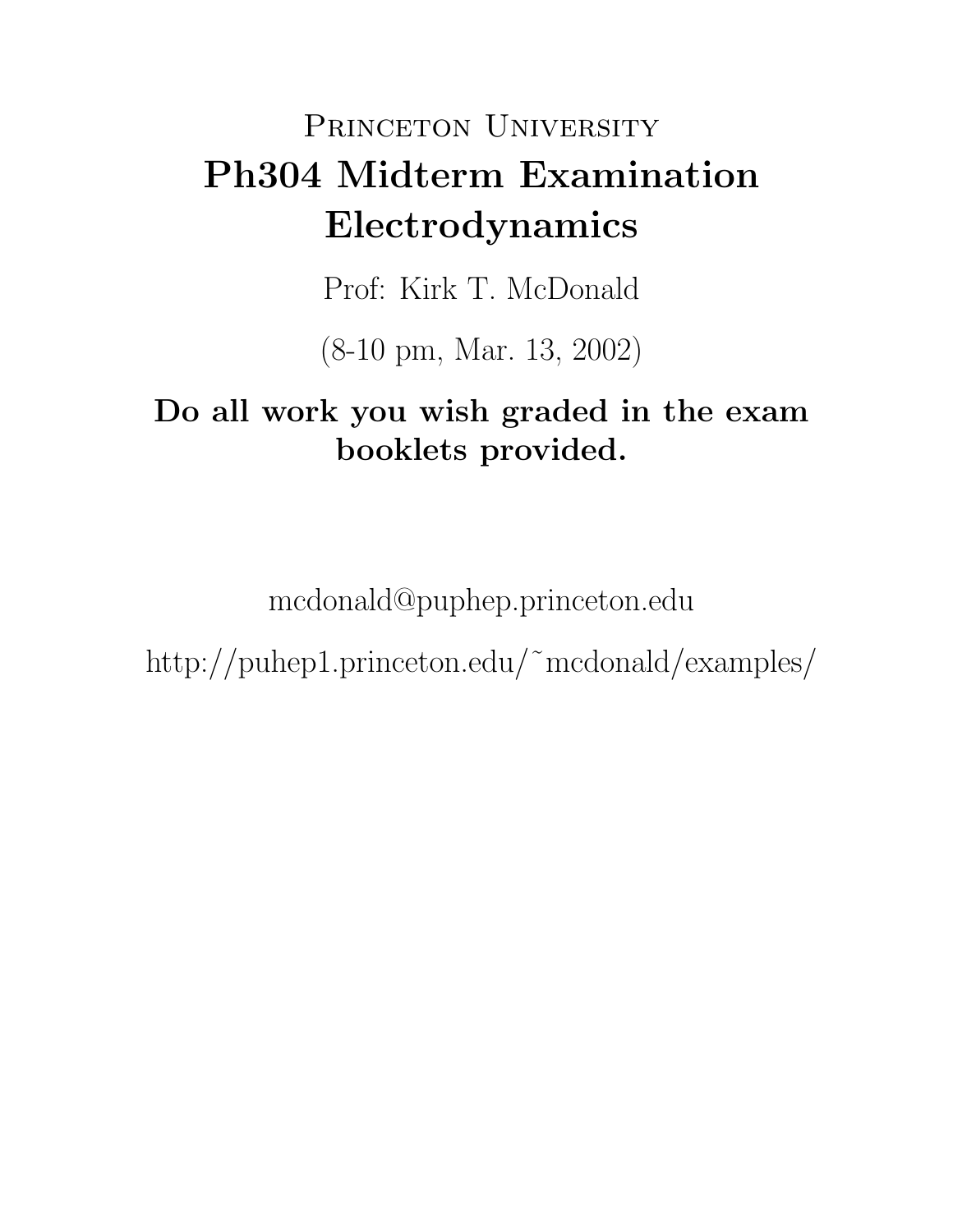Please do all work in the exam booklets provided.

You may use either Gaussian or SI units on this exam.

- 1. (10 pts.) Find the approximate radius of a grounded conducting sphere such that when placed between like charges whose separation is  $2a$ , the force on these charges vanishes.
- 2. (10 pts.) Find the magnetic force (magnitude and direction) on a loop of radius a that carries current I when the loop is distance b away from an infinite sheet of a classical superconductor  $=$  a material inside of which the fields **E** and **B** are zero, but which can have a layer of charges and/or currents on its surface. The plane of the loop is parallel to the surface of the sheet.

You may restrict your discussion to the two limiting cases  $b \ll a$ , and  $a \ll b$ .

3. (20 pts.) A conducting sphere of radius a, relative dielectric constant  $\epsilon = 1$  (*i.e.*,  $\mathbf{D} =$ E), and relative permeability  $\mu = 1$  rotates with constant angular velocity  $\omega$  about a diameter. A constant, uniform, external magnetic field  $\bf{B}$  is applied parallel to the axis of rotation. The total charge on the sphere is zero. Assuming that you can ignore any magnetic field due to the rotating sphere, calculate the following steady-state quantities (in any order):

a) The electric field E everywhere.

b) The volume charge density  $\rho$  inside the sphere and the charge density  $\sigma$  on its surface.

c) The electric potential  $\phi$  everywhere, defining the potential at infinity to be zero.

Comment briefly on how the solution would differ if the sphere were superconducting. Reminder: in spherical coordinates  $(r, \theta, \varphi)$ ,

$$
\nabla \cdot \mathbf{E} = \frac{1}{r^2} \frac{\partial r^2 E_r}{\partial r} + \frac{1}{r \sin \theta} \frac{\partial \sin \theta E_\theta}{\partial \theta} + \frac{1}{r \sin \theta} \frac{\partial E_\varphi}{\partial \varphi},\tag{1}
$$

$$
\nabla \phi = \hat{\mathbf{r}} \frac{\partial \phi}{\partial r} + \frac{\hat{\theta}}{r} \frac{\partial \phi}{\partial \theta} + \frac{\hat{\varphi}}{r \sin \theta} \frac{\partial \phi}{\partial \varphi}.
$$
 (2)

Hint: a possible sequence is to calculate the electric field inside the sphere, the charge density inside the sphere, the potential inside the sphere, the potential outside the sphere, the electric field outside the sphere, and finally the surface charge density. Check that the total charge is zero. Note that in the steady state, charges are at rest with respect to an ordinary conductor, unless there is an electromotive force present – which there is not in the present problem.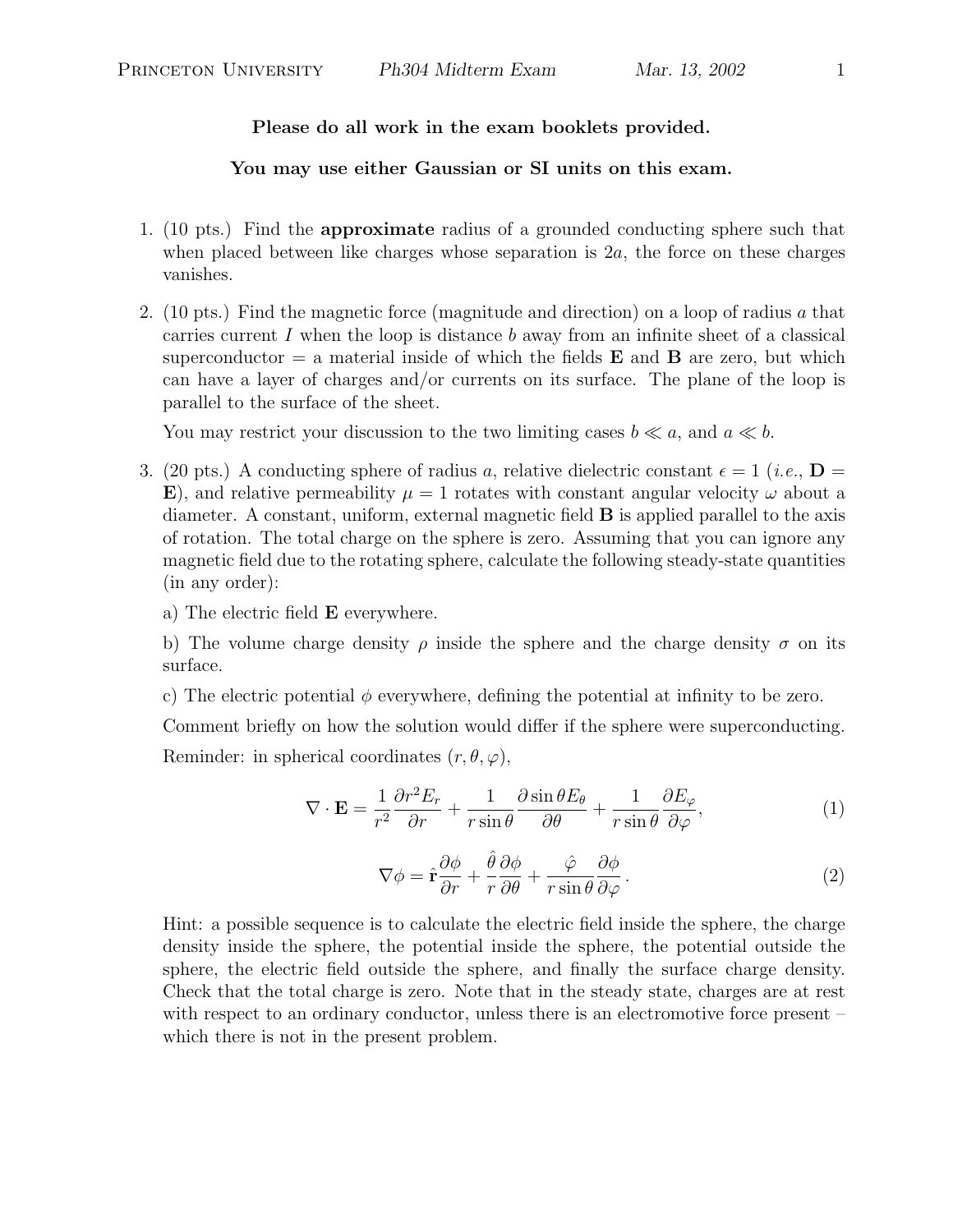#### Solutions

### 1. [Prob. 1, Chap. 5 of Smythe, Static and Dynamic Electricity.]

The solution is readily found using the image method for a single charge and a grounded conducting sphere, since any number of charges and their images can be superimposed and the conducting sphere remains at zero potential.

Recall that the image of charge  $q$  at distance  $q$  from a grounded conducting sphere of radius b is  $q' = -qb/a$ , and the image charge is located at distance  $c = b^2/a$  from the center of the sphere, on the line joining the center of the sphere and charge  $q$ .

In the present problem, image charges  $q'$  are located at positions c on both sides of the center of the sphere. Hence, the force on one of the charges  $q$  is

$$
F = \frac{q^2}{(2a)^2} + \frac{qq'}{(a-c)^2} + \frac{qq'}{(a+c)^2} = q^2 \left[ \frac{1}{4a^2} - \frac{2b}{a} \frac{a^2 + c^2}{(a^2 - c^2)^2} \right]
$$
  
=  $q^2 \left[ \frac{1}{4a^2} - 2ab \frac{a^4 + c^4}{(a^4 - b^4)^2} \right]$  (3)

Requiring this force to vanish, we find

$$
a^8 - 2a^4b^4 + b^8 = 8a^7b + 8a^3b^5.
$$
\n(4)

We suppose that  $b \ll a$  and neglect higher powers of b in eq. (4) to find the approximate result  $a^8 \approx 8a^7b$ , or  $b \approx a/8$ .

In the next approximation, we could write  $b \approx a(1+\epsilon)/8$  in the term  $8a^7b$  and  $b \approx a/8$ elsewhere to find

$$
a^{8} - 2a^{4} \left(\frac{a}{8}\right)^{4} + \left(\frac{a}{8}\right)^{8} \approx a^{8} (1 + \epsilon) + 8a^{3} \left(\frac{a}{8}\right)^{5}.
$$
 (5)

and

$$
\epsilon \approx -\frac{1}{2048} - \frac{1}{4096} + \frac{1}{16777216} \approx -\frac{3}{4096} \approx -0.0007. \tag{6}
$$

#### 2. [Similar to Griffiths' prob. 7.43.]

This problem is also suitable for solution via the image method – for magnetic materials. The magnetic field outside the sheet can be thought of as due to the original loop plus an imaginary loop at distance b below the surface of the sheet. The force on the original loop is that due to its interaction with the magnetic field of the image loop. The image current "clearly" has magnitude  $I$ , but what is its direction?

To determine the direction of the image current, we consider the boundary conditions.

Since  $\nabla \cdot \mathbf{B} = 0$  everywhere, the perpendicular component of **B** is continuous across the boundary. Since  $\mathbf{B} = 0$  inside the superconductor, we must have  $B_{\perp} = 0$  at its surface.

At the surface of the sheet there can free currents, so  $\nabla \times \mathbf{B} = (4\pi/c)\mathbf{J}$  which tells us that there can be a tangential component of  $\bf{B}$  next to the surface of the superconductor.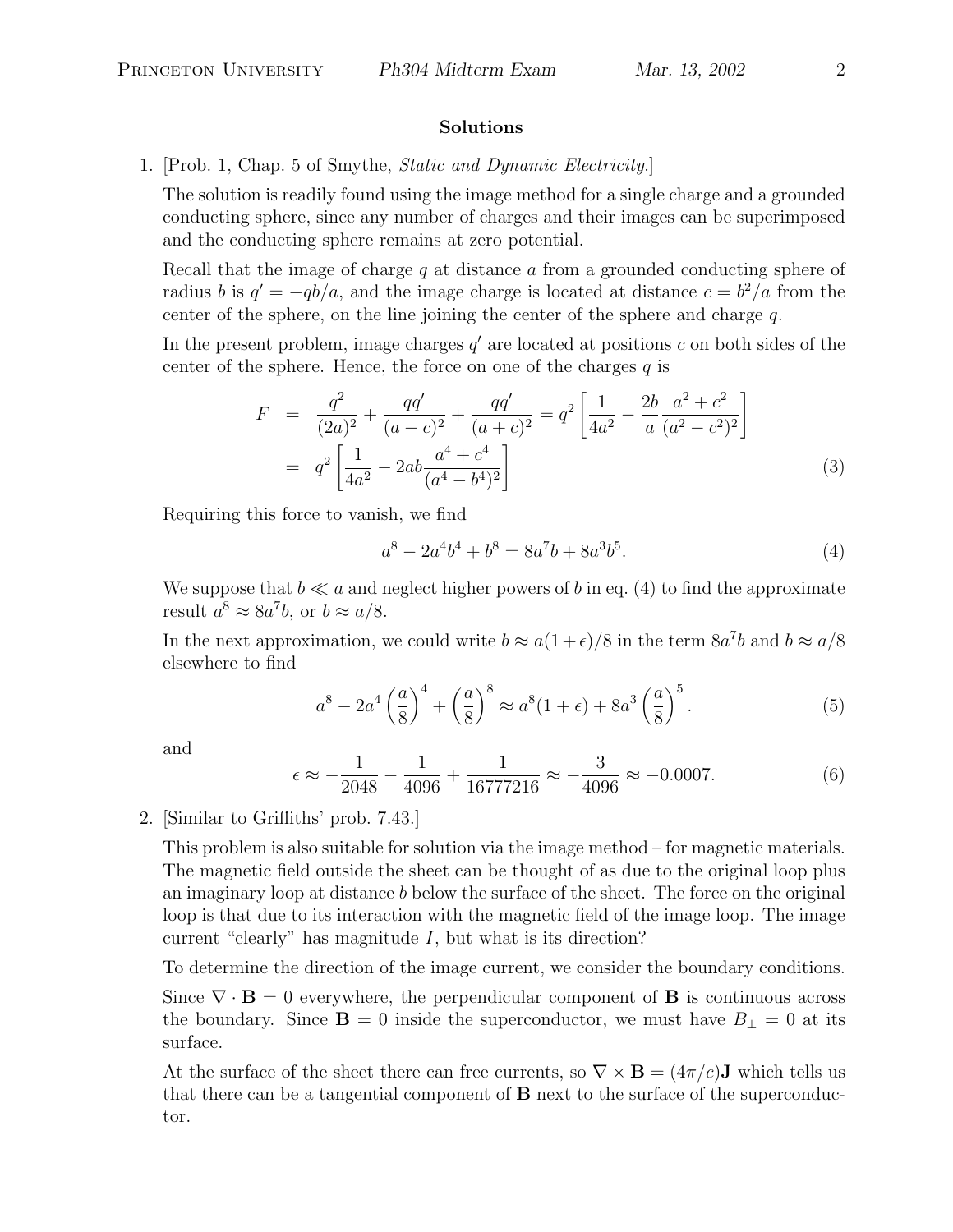Hence, the image current must produce a magnetic field that cancels the normal component of the field from the original loop at the surface of the sheet. Therefore, the image current has the opposite sense to that of the original current. And since antiparallel currents repel, the loop is repelled by the superconducting sheet. [A magnet can be levitated above a superconductor.]

We can confirm this result by considering the loop as a magnetic dipole made from a set of + and − (fictitious) magnetic monopoles. We see that the image prescription for magnetic poles above a classical superconductor is that the image pole has the SAME SIGN as the original pole, so that the sum of their fields is parallel to the sheet (not perpendicular as for electric charges). Since the loop is parallel to the sheet, the dipole axis is perpendicular to the sheet. Taking the original dipole to have its  $+$  pole farther from the sheet, the image dipole has its  $+$  pole farther from the sheet. Hence the image dipole has the opposite orientation as the original dipole, and so the currents flow in the opposite direction.

In the limit that radius  $a$  is small compared to height  $b$  the loops can be approximated as point dipoles. We take the z axis along the line of centers of the two dipoles, of strength

$$
\pm \mathbf{p} = \pm \frac{\pi a^2 I}{c} \hat{\mathbf{z}}.\tag{7}
$$

The force on the dipole due to the magnetic field of the image dipole is given by

$$
F_z = \frac{\partial (\mathbf{p} \cdot \mathbf{B}_{\text{image}})}{\partial z} = p \frac{\partial B_z(z = b)}{\partial z}.
$$
 (8)

The magnetic field along the axis of the image dipole  $-p$  is given by

$$
B_z(z) = \frac{3(-\mathbf{p} \cdot \hat{\mathbf{z}}) - (-p)}{r^3} = -\frac{2p}{(z+b)^3}.
$$
 (9)

Hence, eqs.  $(7)-(9)$  combine to give

$$
F = 3\frac{2p^2}{(2b)^4} = \frac{3\pi^2 a^4 I^2}{8c^2 b^4} \qquad (a \ll b).
$$
 (10)

Here, the positive force implies the loop is repelled by the superconductor.

When  $b \ll a$ , the radius of the loop is large compared to its distance from the plate, and the loops are not simply equivalent to point dipoles of strength  $\pi a^2 I/c$ . Rather, we note that in this case the two loops are very close together, so the magnetic field from one loop at the position of the other is essentially the same as that due to a straight wire carrying current  $I$ , namely

$$
B = \frac{2I}{c(2b)} = \frac{I}{cb}.
$$
\n
$$
(11)
$$

The magnetic field is perpendicular to the loop, so the total force on the original loop is therefore

$$
F = \frac{2\pi aIB}{c} = \frac{2\pi aI^2}{c^2b} \qquad (b \ll a). \tag{12}
$$

As above, this force repels the loop from the sheet.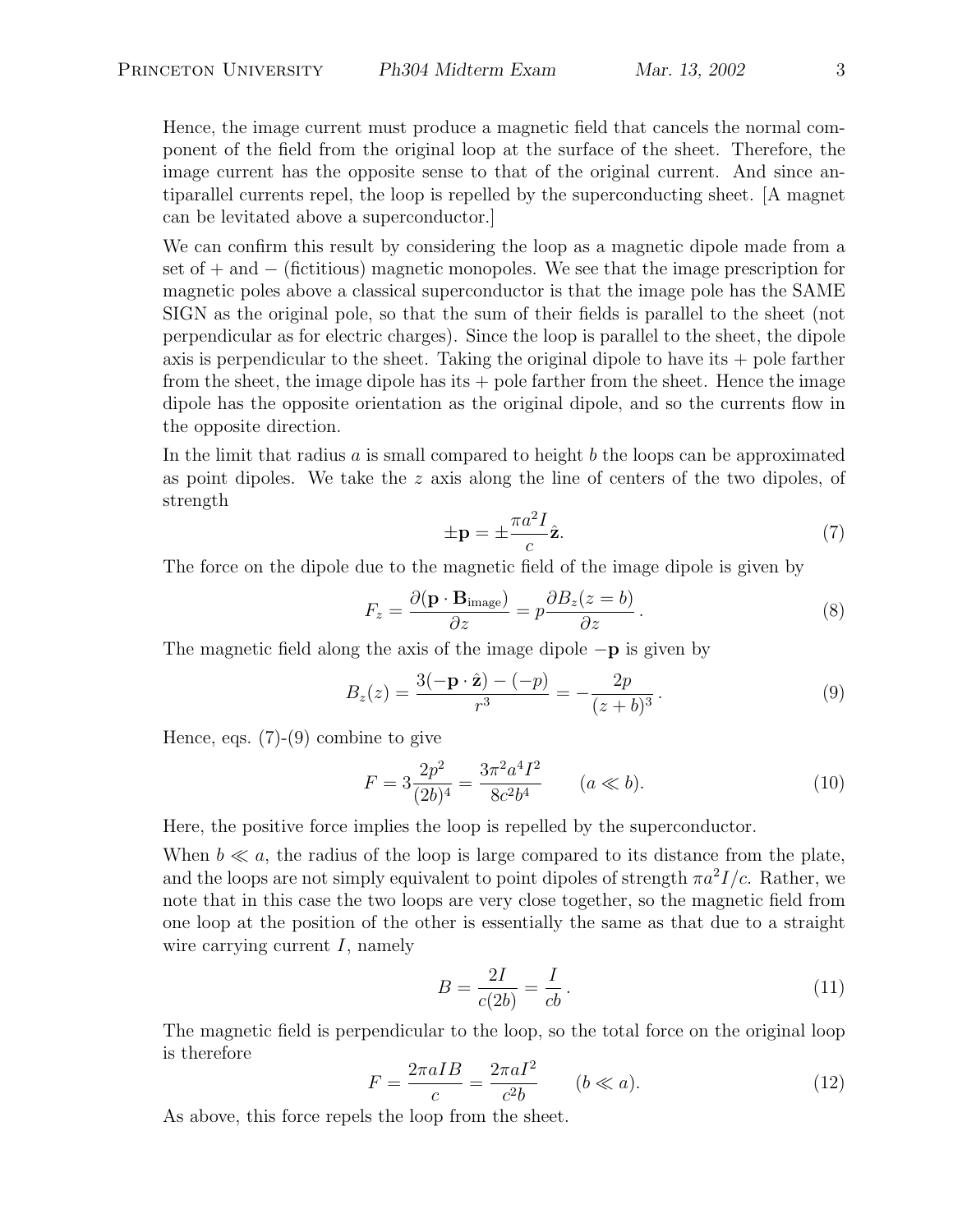3. [Sec. 48 of Mason and Weaver, *The Electromagnetic Field* (Dover, 1929). Uses Heaviside-Lorentz units  $\Rightarrow$  factors of  $4\pi$  different from Gaussian units!

In the steady state, charges cannot be in motion relative to a sphere of finite conductivity unless there is a driving electromotive force – which is absent in the present problem. Otherwise, Joule losses would quickly reduce the relative velocity of the charges to zero. Hence, if a nonzero charge density  $\rho$  arises, the charges are rotating with angular velocity  $\omega$ .

This contrasts with the case of a superconductor, in which currents can flow without an electromotive force. In this case, surface currents develop so as to cancel the external magnetic field in the interior of the sphere (for any angular velocity  $\omega$ ). The surface current would vary as  $\sin \theta$ , as discussed in Ph501 Problem Set 4, prob. 9a. Outside the sphere these currents would add a dipole magnetic field to the uniform external magnetic field. The surface current is not due to the rotation of a net surface charge density, as this would require the interior of the superconductor to have a nonzero charge density, and hence a nonzero electric field. Rather, the surface of the sphere remains neutral, and the electric field is everywhere zero. The surface currents are thus unrelated to the angular velocity of the sphere, which can have any value without changing the magnetic fields. [For another variant, see Griffiths' prob. 7.45.]

Returning to the case of finite conductivity, the key argument is that there can be no net force on charges inside the sphere due to the macroscopic E and B fields there.

One way to argue is via the full version of Ohm's law, Griffiths' eq. (7.2), applied in the rest frame of the rotating sphere, where  $J^* = 0$  according to the first paragraph of this solution. We therefore conclude that  $0 = \sigma \mathbf{E}^* = \gamma \sigma(\mathbf{E} + \mathbf{v}/c \times \mathbf{B})$ , noting that **B** is transverse to  $v$ , and hence any needed electric field  $E$  will be also. Thus, the electric field inside the sphere is related by

$$
\mathbf{E} = -\frac{\mathbf{v}}{c} \times \mathbf{B}.\tag{13}
$$

This leaves unresolved the question as to what force provides the centripetal acceleration  $\omega^2 r_{\perp}$  of the electrons and ions at distance  $r_{\perp}$  from the axis of the sphere. Consider first the case of zero magnetic field. Whenever a conductor spins about an axis, internal forces must be generated to provide the centripetal force, or the conductor would fly apart. There must be microscopic forces that act on the conduction electron as well as on the positive ion lattice, or all the conduction electrons would accumulate the surface leaving the interior positively charged and hence unstable against breakup. Since conductors do not typically fall apart when spun, we infer that microscopic internal forces, presumably due to electromagnetic fields, will provide the centripetal force  $-m\omega^2$ **r**<sub>⊥</sub> for both electron and ions so that the bulk material remains neutral.

The result that the electric field  $E^*$  must vanish in the rest frame of the rotating sphere implies that the atoms cannot have taken on a dipole deformation proportional to  $\mathbf{r}_\perp$ , as might have appealed to one's intuition. Otherwise, the the sphere would have a bulk polarization  $\mathbf{P}^*$  proportional to  $\mathbf{r}_\perp$ , a uniform bound charge density  $\rho_b^* = -\nabla \cdot \mathbf{P}^*$ (looking ahead to eq. (17)), and hence a nonzero electric field  $\mathbf{E}^*$ .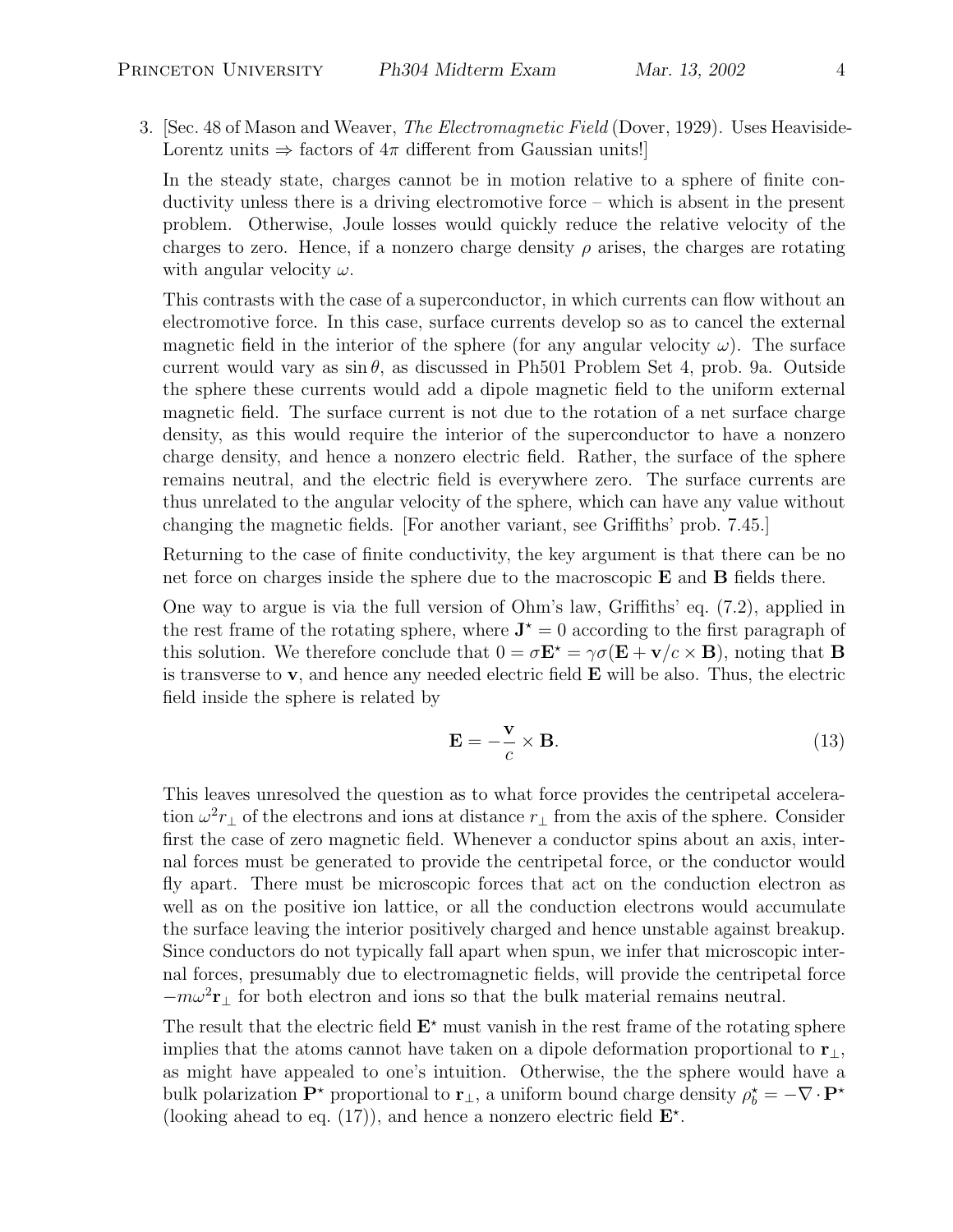In any case, when we add external fields their effect is in addition to the microscopic forces that provide the centripetal force. In the steady-state of a rotating conductor the interior charges must rotate as for a rigid body, so there must be no net additional force on these charges. Since the rotating free charges experience a  $\mathbf{v} \times \mathbf{B}$  force, there must be some additional force that cancels this. The free charge distribution rearranges itself until it generates an electric field that cancels the magnetic force. That is, the resulting volume charge distribution  $\rho$  obeys

$$
\mathbf{F}_{\text{macroscopic}} = 0 = \rho \left( \mathbf{E} + \frac{\mathbf{v}}{c} \times \mathbf{B} \right),\tag{14}
$$

so far as the macroscopic fields  $E$  and  $B$  are concerned. Hence, the electric field in the interior of the sphere is

$$
\mathbf{E} = -\frac{\mathbf{v}}{c} \times \mathbf{B} = -\frac{\omega \hat{\mathbf{z}} \times \mathbf{r}}{c} \times B\hat{\mathbf{z}} = \frac{\omega B}{c} [(\mathbf{r} \cdot \hat{\mathbf{z}})\hat{\mathbf{z}} - \mathbf{r}] = -\frac{\omega Br}{c} (\hat{\mathbf{r}} \sin^2 \theta + \hat{\theta} \sin \theta \cos \theta)
$$
  
= 
$$
-\frac{\omega Br_{\perp}}{c} \hat{\mathbf{r}}_{\perp},
$$
(15)

noting that

$$
\hat{\mathbf{z}} = \hat{\mathbf{r}} \cos \theta - \hat{\theta} \sin \theta
$$
, and  $\hat{\mathbf{r}}_{\perp} = \hat{\mathbf{r}} \sin \theta + \hat{\theta} \cos \theta$ , and  $r_{\perp} = r \sin \theta$ . (16)

The charge distribution can now be obtained via the first Maxwell equation,

$$
\rho = \frac{\nabla \cdot \mathbf{E}}{4\pi} = -\frac{\omega B}{4\pi c} \left( \frac{1}{r^2} \frac{\partial r^3 \sin^2 \theta}{\partial r} + \frac{1}{r \sin \theta} \frac{\partial r \sin^2 \theta \cos \theta}{\partial \theta} \right) = -\frac{\omega B}{2\pi c},\qquad(17)
$$

recalling eq. (1). The total charge in the interior of the sphere is

$$
Q = \frac{4\pi a^3 \rho}{3} = -\frac{2\omega B a^3}{3c} \,. \tag{18}
$$

It is noteworthy that the charge distribution in the interior is uniform, but the electric field is not spherically symmetric. This can happen if the surface charge distribution (required since the sphere is neutral overall) is not spherically symmetric.

The strategy for the remainder of the problem is as follows. Use  $\mathbf{E} = -\nabla \phi$  to deduce the form of the electric potential in the interior of the sphere. Then extrapolate the potential to the exterior by matching at the boundary  $r = a$ . Then, we calculate the electric field outside the sphere, and finally we can calculate the surface charge distribution.

This problem is azimuthally symmetric, so the potential depends only on r and  $\theta$ . Using eq. (1), we have

$$
\mathbf{E} = -\nabla\phi = -\hat{\mathbf{r}}\frac{\partial\phi}{\partial r} - \frac{\hat{\theta}}{r}\frac{\partial\phi}{\partial \theta},\qquad(19)
$$

Hence, for  $r < a$  eq. (15) tells us that

$$
\frac{\partial \phi}{\partial r} = \frac{\omega Br \sin^2 \theta}{c}, \quad \text{and so} \quad \phi(r < a) = \phi_0 + \frac{\omega Br^2 \sin^2 \theta}{2c}.
$$
 (20)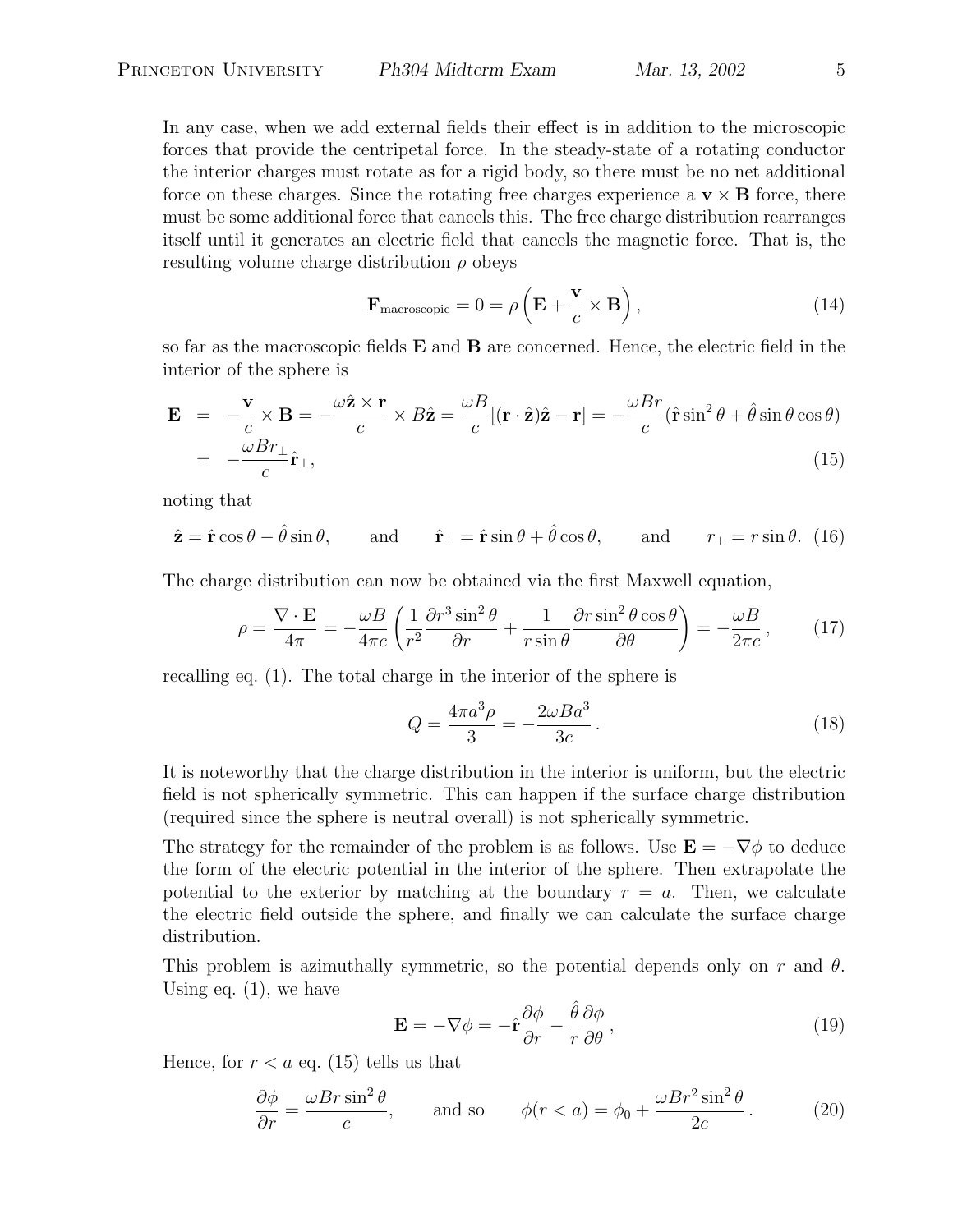As a check, eqs. (15) and (19) also tell us that

$$
\frac{\partial \phi}{\partial \theta} = \frac{\omega Br^2 \sin \theta \cos \theta}{c}, \quad \text{and likewise} \quad \phi = \phi_0 + \frac{\omega Br^2 \sin^2 \theta}{2c}. \quad (21)
$$

For  $r > a$ , the charge density vanishes so  $\nabla^2 \phi = 0$  there, and we can expand the potential in terms of Legendre functions as

$$
\phi(r > a) = \sum \frac{A_n}{r^{n+1}} P_n(\cos \theta),\tag{22}
$$

choosing  $\phi(r = \infty) = 0$ . To match this to eq.(20) at  $r = a$ , we note that

$$
P_0 = 1,
$$
  $P_2 = \frac{3\cos^2\theta - 1}{2} = \frac{2 - 3\sin^2\theta}{2},$  so  $\sin^2\theta = \frac{2}{3}(P_0 - P_2),$  (23)

and

$$
\phi(r < a) = \left(\phi_0 + \frac{\omega Br^2}{3c}\right) P_0 - \frac{\omega Br^2}{3c} P_2. \tag{24}
$$

Matching eqs. (22) and (24) at  $r = a$ , we see that all the  $A_i$  vanish except  $A_0$  and  $A_2$ , which obey

$$
A_0 = a\phi_0 + \frac{\omega Ba^3}{3c}, \quad \text{and} \quad A_2 = -\frac{\omega Ba^5}{3c}.
$$
 (25)

The potential is then

$$
\phi(r < a) = \phi_0 + \frac{\omega Br^2}{3c} (1 - P_2),\tag{26}
$$

$$
\phi(r > a) = \phi_0 \frac{a}{r} + \frac{\omega Ba^2}{3c} \left( \frac{a}{r} - \frac{a^3}{r^3} P_2 \right).
$$
 (27)

We can now calculate the electric field outside the sphere to be

$$
E_r(r > a) = -\frac{\partial \phi}{\partial r} = \phi_0 \frac{a}{r^2} + \frac{\omega B a^2}{3c} \left( \frac{a}{r^2} - 3 \frac{a^3}{r^4} P_2 \right),
$$
 (28)

$$
E_{\theta}(r > a) = -\frac{1}{r}\frac{\partial \phi}{\partial \theta} = -\frac{\omega Ba^5 \sin \theta \cos \theta}{cr^4}.
$$
 (29)

For comparison, we rewrite the electric field (15) in the interior as

$$
E_r(r < a) = -\frac{2\omega Br}{3c}(1 - P_2),\tag{30}
$$

$$
E_{\theta}(r < a) = -\frac{\omega Br \sin \theta \cos \theta}{c} \,. \tag{31}
$$

The tangential electric field  $E_{\theta}$  must be continuous at the boundary  $r = a$ , which is satisfied by eqs.  $(29)$  and  $(31)$ .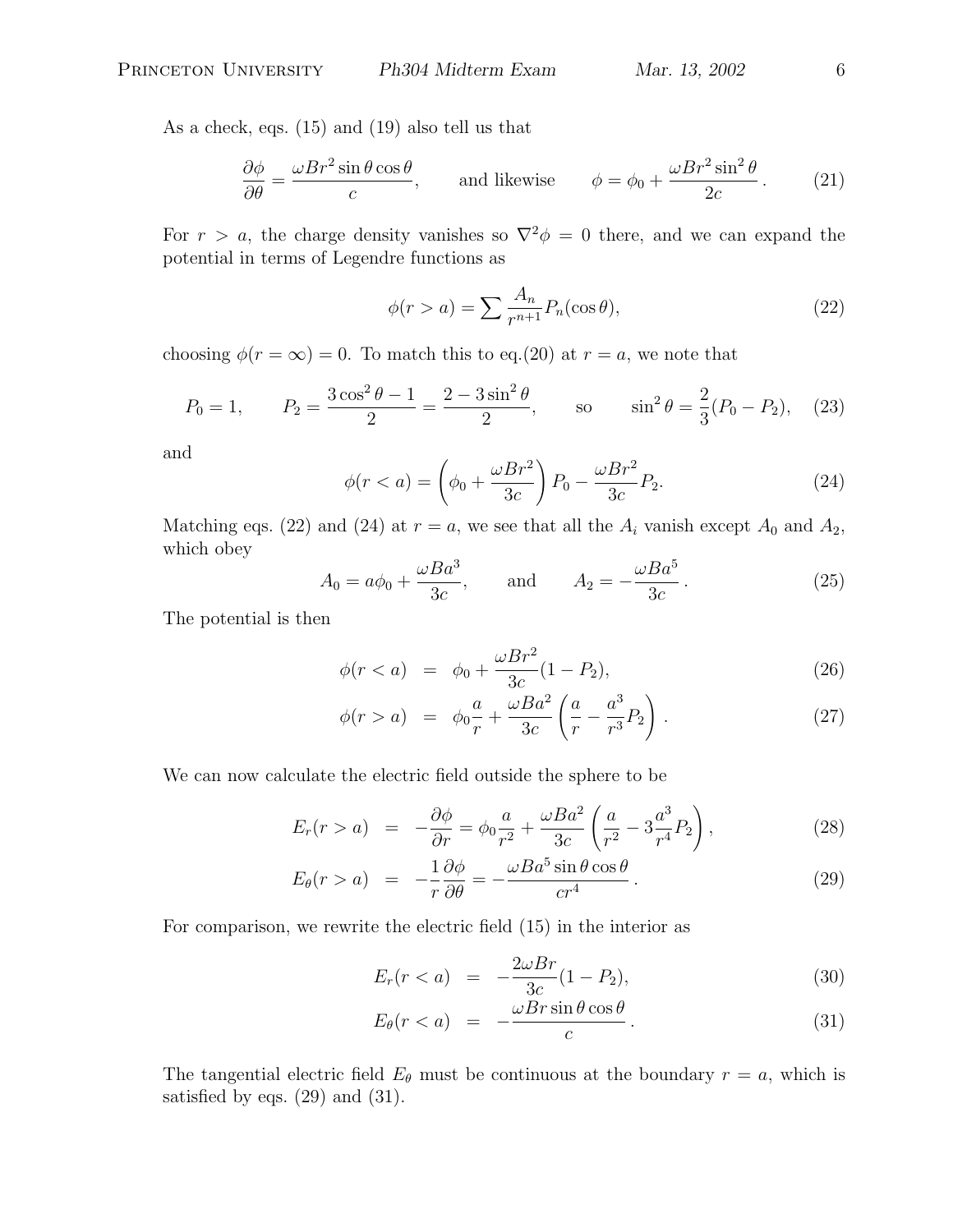$$
\sigma = \frac{E_r(r = a^+) - E_r(r = a^-)}{4\pi} = \frac{\phi_0}{4\pi a} + \frac{\omega Ba}{12\pi c} (3 - 5P_2),\tag{32}
$$

The total charge on the surface of the sphere is

$$
Q = 4\pi a^2 \left(\frac{\phi_0}{4\pi a} + \frac{\omega Ba}{4\pi c}\right) = \phi_0 a + \frac{\omega Ba^3}{c},\qquad(33)
$$

which must be the negative of the total charge (18) inside the sphere, since the total charge is zero. Hence, at great length we determine the constant  $\phi_0$  to be

$$
\phi_0 = -\frac{\omega Ba^2}{3c} \,. \tag{34}
$$

We can now go back and tidy up the quantities that contain  $\phi_0$ :

$$
\phi(r < a) = \frac{\omega B}{3c}(r^2 - a^2 - r^2 P_2),\tag{35}
$$

$$
\phi(r > a) = -\frac{\omega Ba^5 P_2}{3cr^3},\tag{36}
$$

$$
E_r(r > a) = -\frac{\omega Ba^5 P_2}{cr^4}, \qquad (37)
$$

$$
\sigma = \frac{\omega Ba}{12\pi c} (2 - 5P_2). \tag{38}
$$

How big is the charge density  $\sigma$ , in terms of electrons/cm<sup>2</sup>? Suppose, for example that  $\omega = 1$  rad/s,  $B = 1$  tesla =  $10^4$  gauss, and  $a = 1$  cm. Then,  $\sigma \approx 10^4/10^{12} = 10^{-8}$ esu/cm<sup>2</sup>. Since the charge of the electron is  $e \approx 5 \times 10^{-10}$  esu, the surface charge density would be about 20 electrons/ $\text{cm}^2$ .

Returning to the issue of the centripetal force, we consider its magnitude compared to that of the  $\mathbf{v} \times \mathbf{B}$  force.

$$
\frac{m_e \omega^2 r}{evB/c} \approx \frac{m_e c}{e} \frac{\omega}{B} \approx \frac{10^{-27} \cdot 10^{10}}{10^{-10}} \frac{\omega}{B} \approx 10^{-7} \frac{\omega}{B}.
$$
\n(39)

For the example of  $\omega = 1$  rad/s and  $B = 10^4$  gauss, the ratio is negligible. Even in the Earth's magnetic field,  $\approx 1$  gauss, the ratio would not be appreciable until  $\omega \approx 10^7$ rad/s! Hence, the issue of the microscopic origin of the centripetal force in a spinning conductor is more of pedagogic than practical interest.

Note. This example is abstracted from the larger topic of unipolar (or homopolar) induction (Faraday, 1831). From eq. (13), and also eq. (30), we see that the radial electric field in the equatorial plane inside the conducting sphere is

$$
E_r(r < a, \theta = \pi/2) = -\frac{\omega r}{c}.\tag{40}
$$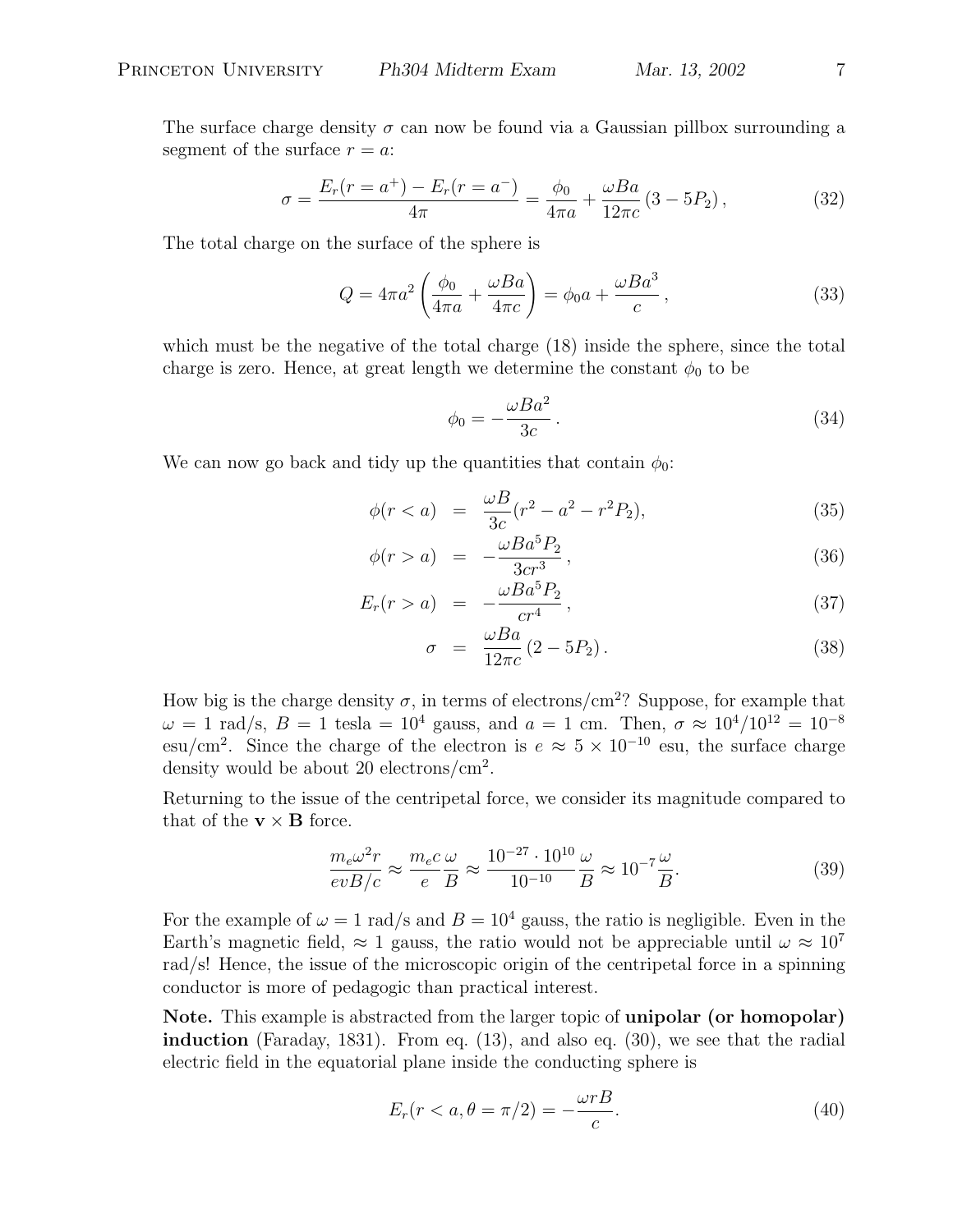Hence there is a voltage difference  $\Delta V = \omega Ba^2/2$  between the axis and the equator of the sphere. If a load resistor  $R$  is connected via wires with **sliding** contacts at the pole and the equator of the sphere, a current  $I = \Delta V/R$  will flow, and power can be extracted from the system. In this case, there is a torque exerted on the radial current by the magnetic field,

$$
N = \int_0^a r F_\theta \, dr = \frac{IB}{c} \int_0^a r \, dr = \frac{IBa^2}{2c},\tag{41}
$$

and an external source must provide input power

$$
P = N\omega = \frac{\omega I Ba^2}{2c} = I\Delta V,\tag{42}
$$

which exactly equals the power dissipated in the load resistor.

This is very reassuring, except we recall the basic consequence of the Lorentz force law, that magnetic fields do no work. On reflection, we realize that the torque described by eq. (41) is on the conductions electrons, and not on the lattice of positive ions, which is is what the outside source makes mechanical contact with. But, because the currents must flow essentially radially, the lattice must set up azimuthal electric fields to counteract the azimuthal magnetic force. These electric fields are what do the work....

Note 2. Contemporary interest in this problem is because of its possible relevance to the difficult question of the magnetism of planets and stars. Two web pages on this intriguing topic are

http://www-istp.gsfc.nasa.gov/earthmag/dmglist.htm

http://www.psc.edu/science/glatzmaier.html

The planetary dynamo problem is an aspect of magnetohydrodynamics. See chap. 18 of http://www.pma.caltech.edu/Courses/ph136/ph136.html for an up-to-date introduction to this field.

Note 3. The solution presented here is based on the conventional wisdom that no charge separation occurs in a spinning object that is in zero external electric and magnetic fields. The difficulty in explaining planetary magnetism has led to the conjecture, particularly by P.M. Blackett in 1947, that spinning neutral objects can generate magnetic fields without the presence of internal convective flow. This idea is generally believed to be incorrect, but still has its enthusiasts (somewhat on the fringes of science). See, for example,

http://www.stardrive.org/Jack/sirag-vigier3.pdf

Note 4. In a paramagnetic medium there is a small effect whereby rotation induces a small magnetic field even in the absence of external electric and magnetic fields, as noted by S.J. Barnett, Phys. Rev. 6, 239 (1915). Paramagnetic materials contain permanent moments whose average alignment is zero in the absence of an external magnetic field. If a paramagnetic material is placed in a rotating frame, the Coriolis effect on the molecular currents induces a precession of the magnetic moments that has the same sense no matter what the orientation of the magnetic moment. This results